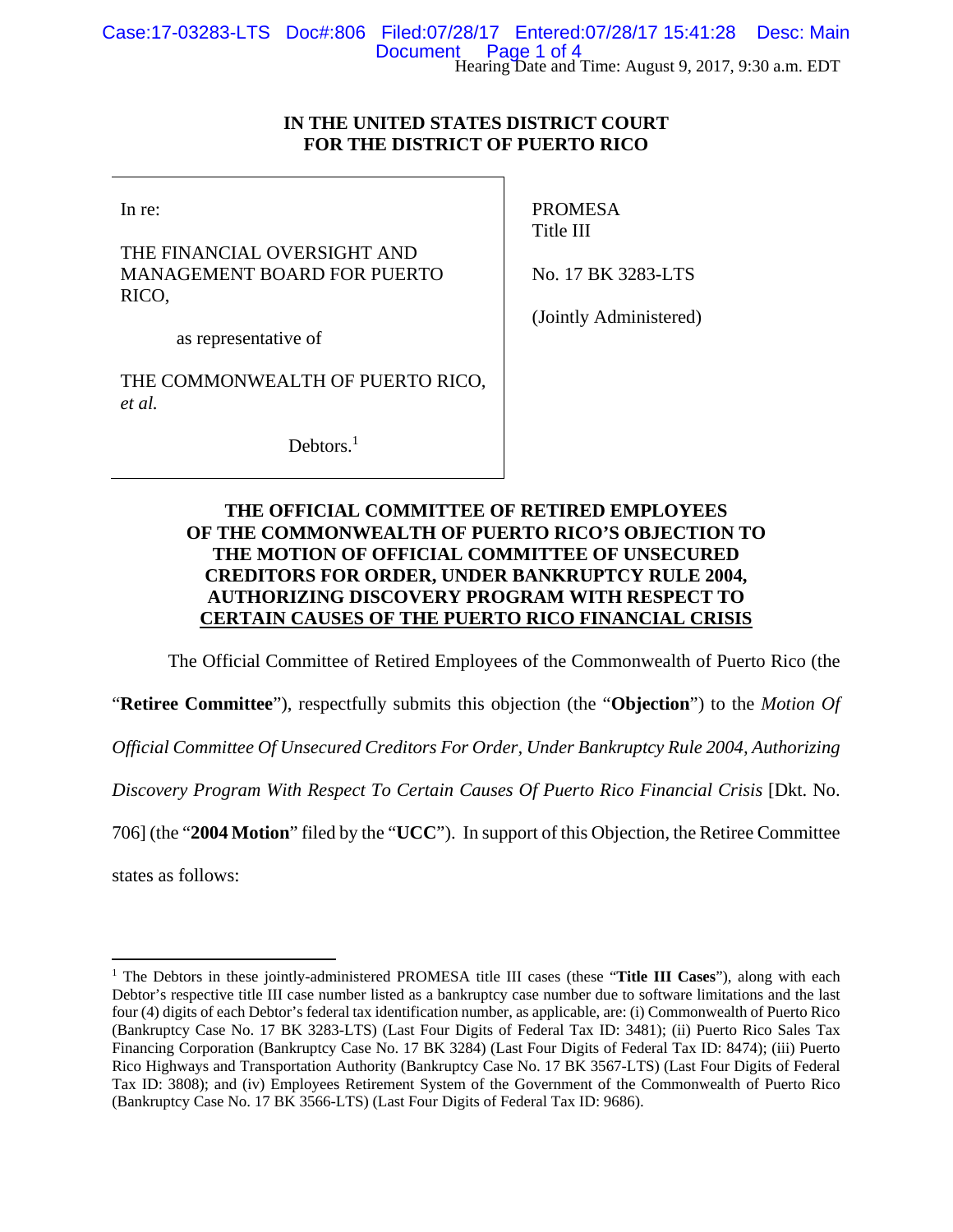## Case:17-03283-LTS Doc#:806 Filed:07/28/17 Entered:07/28/17 15:41:28 Desc: Main Page 2 of 4

## **Objection**

1. The Retiree Committee files this Objection, not because it opposes discovery on the issues set forth in the 2004 Motion, but because the procedures advocated by the UCC do not allow for an inclusive, streamlined, efficient discovery process. The Title III Cases present enormously complex factual issues. Any Court-approved "Discovery Program" should be coordinated and inclusive, not a "first come, first served" process that creates redundancy and discord and adds unnecessary expense to the administration of the Title III Cases.

2. The subject of the proposed 2004 examination—the issuance, sale, and creation of Commonwealth debt—goes to one of the most fundamental issues in these Title III Cases. The Retiree Committee shares the UCC's interest in discovering information relating to the cause of the Commonwealth's financial crisis and the circumstances leading to the commencement of these Title III Cases. And like the UCC, it also has a duty to investigate issues that are important to the class of creditors it represents and to which it owes a fiduciary duty—Puerto Rico's 160,000 governmental retirees holding approximately \$49 billion in pension claims. *See* 11 U.S.C. § 1103(c)(2); *see also Official Unsecured Creditors' Comm. v. Stern (In re SPM Mfg. Corp.)*, 984 F.2d 1305, 1315 (1st Cir. 1993) (the committee "is a fiduciary for those whom it represents" and "is charged with pursuing whatever lawful course best serves the interests of the class of creditors represented").Because the information sought may provide a basis to assert causes of action against certain parties or subordinate certain claims for the benefit of retirees, and thus will be critical in any negotiations about the terms of the Commonwealth's plan of adjustment, it is imperative that the Retiree Committee be a participant in any "Discovery Program" on these issues.

3. Because of this shared interest, as well as the Retiree Committee's desire to promote efficiency and avoid duplication of effort, the Retiree Committee requested that the UCC

2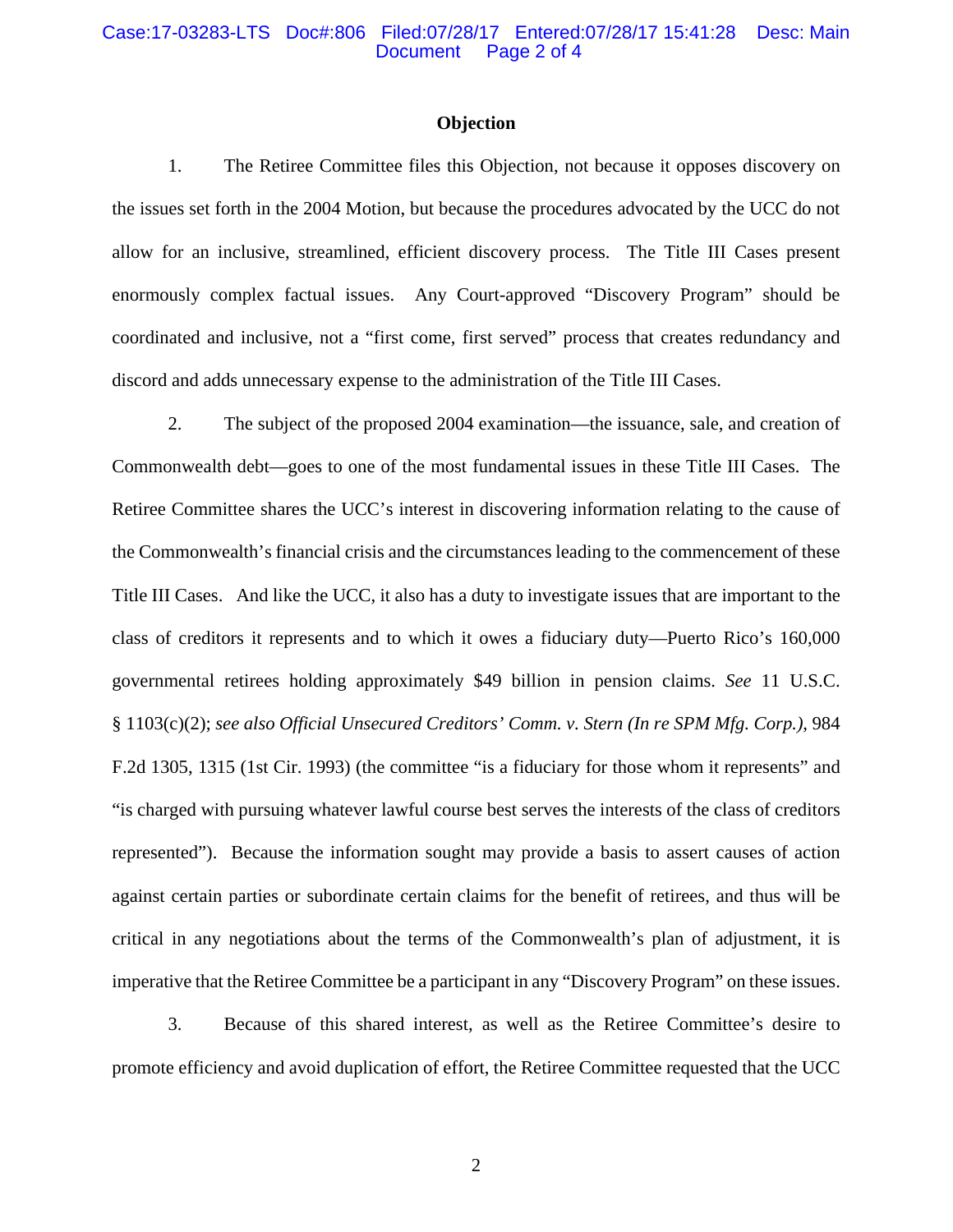## Case:17-03283-LTS Doc#:806 Filed:07/28/17 Entered:07/28/17 15:41:28 Desc: Main Page 3 of 4

amend the proposed order granting the 2004 Motion to permit the Retiree Committee to participate in all aspects of the Discovery Program and to treat the proposed subpoenas as jointly-issued discovery requests. The UCC declined this request, agreeing only to provide information produced by parties to the Retiree Committee pursuant to a yet-to-be-negotiated protective order and to consider any concerns that the Retiree Committee might raise about the document productions. The UCC further suggested that the Retiree Committee would be treated like any other creditor that might ask to see the produced documents.

4. This accommodation is not sufficient. The Retiree Committee is not just any other creditor. Like the UCC, it is a statutory committee with the same powers and duties under 11 U.S.C. § 1103. *See* Dkt. Nos. 340 and 338; *see also* 11 U.S.C. § 1102(a)(1). As such, *both* committees have investigative powers and duties and are authorized to, among other things, "investigate the acts, conduct, assets, liabilities, and financial condition of the debtor." 11 U.S.C.  $§ 1103(c)(2)$ . While there may be reasons not to allow every creditor who wants access to this discovery to fully participate in the proposed Discovery Program, there is simply no legitimate basis or rationale to approve a "Discovery Program" that authorizes only one of the two committees to investigate issues that are relevant to both committees' constituencies.

5. Cutting the Retiree Committee out of meaningful participation in the proposed Discovery Program will result in nothing more than redundancy and additional expense to the Title III Cases. The Retiree Committee would have to conduct separate investigations, meet and confer sessions, and negotiations on the very same issues that are the subject of the UCC's 2004 Motion. Because the Retiree Committee has the same statutory duties and authority as the UCC, if the Court grants the UCC's request, it would be required to similarly grant the Retiree Committee's motion for the same relief. In that case, instead of there being a coordinated procedure, there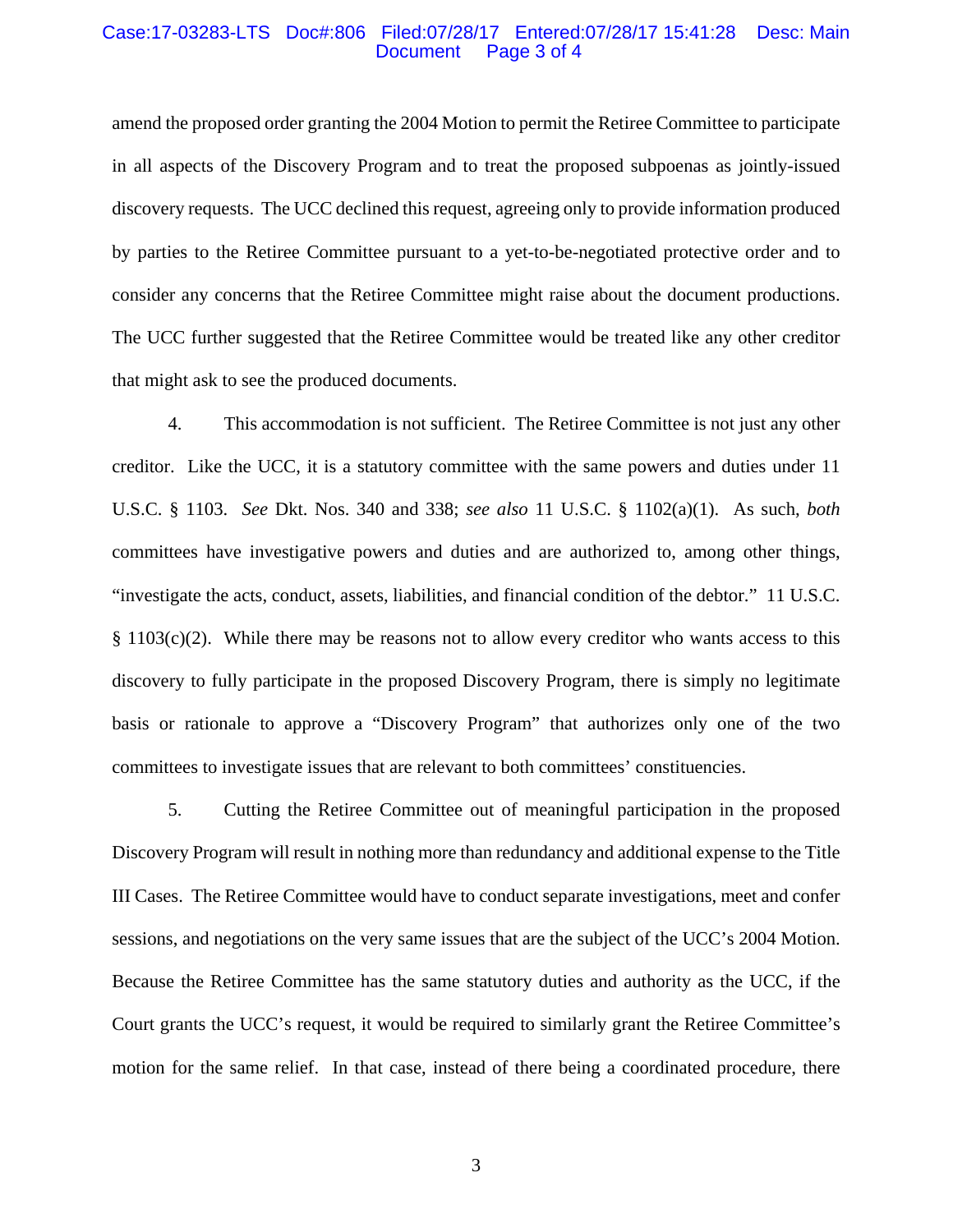## Case:17-03283-LTS Doc#:806 Filed:07/28/17 Entered:07/28/17 15:41:28 Desc: Main Page 4 of 4

would be two separate discovery processes against many of the same entities, creating inefficiencies for the recipients and for this Court. To prevent such unnecessary duplication, if this Court grants the UCC's motion, it should enter the attached proposed order that includes the Retiree Committee in the process. *See* Exhibit A hereto.

6. The Retiree Committee reserves all rights with respect to any motions it files under Rule 2004 and any discovery the Retiree Committee may seek to propound on any party and on any topic.

WHEREFORE, the Retiree Committee respectfully requests that the Court deny the 2004 Motion's request for a Discovery Program that excludes the Retiree Committee and instead enter the Order proposed by the Retiree Committee, and grant such additional relief as may be just.

Dated: July 28, 2017

Respectfully submitted,

JENNER & BLOCK LLP By: */s/ Robert Gordon*  Robert Gordon (admitted *pro hac vice*) Richard Levin (admitted *pro hac vice*) 919 Third Ave New York, NY 10022-3908 rgordon@jenner.com rlevin@jenner.com 212-891-1600 (telephone) 212-891-1699 (facsimile)

Catherine Steege (admitted *pro hac vice*) Melissa Root (admitted *pro hac vice*) 353 N. Clark Street Chicago, IL 60654 csteege@jenner.com mroot@jenner.com 312-222-9350 (telephone) 312-239-5199 (facsimile)

BENNAZAR, GARCÍA & MILIÁN, C.S.P. By: */s/ A.J. Bennazar-Zequeira*  A.J. Bennazar-Zequeira Edificio Union Plaza PH-A piso 18 Avenida Ponce de León #416 Hato Rey, San Juan Puerto Rico 00918 ajb@bennazar.org 787-754-9191 (telephone) 787-764-3101 (facsimile)

*Proposed Counsel for The Official Committee of Retired Employees of Puerto Rico*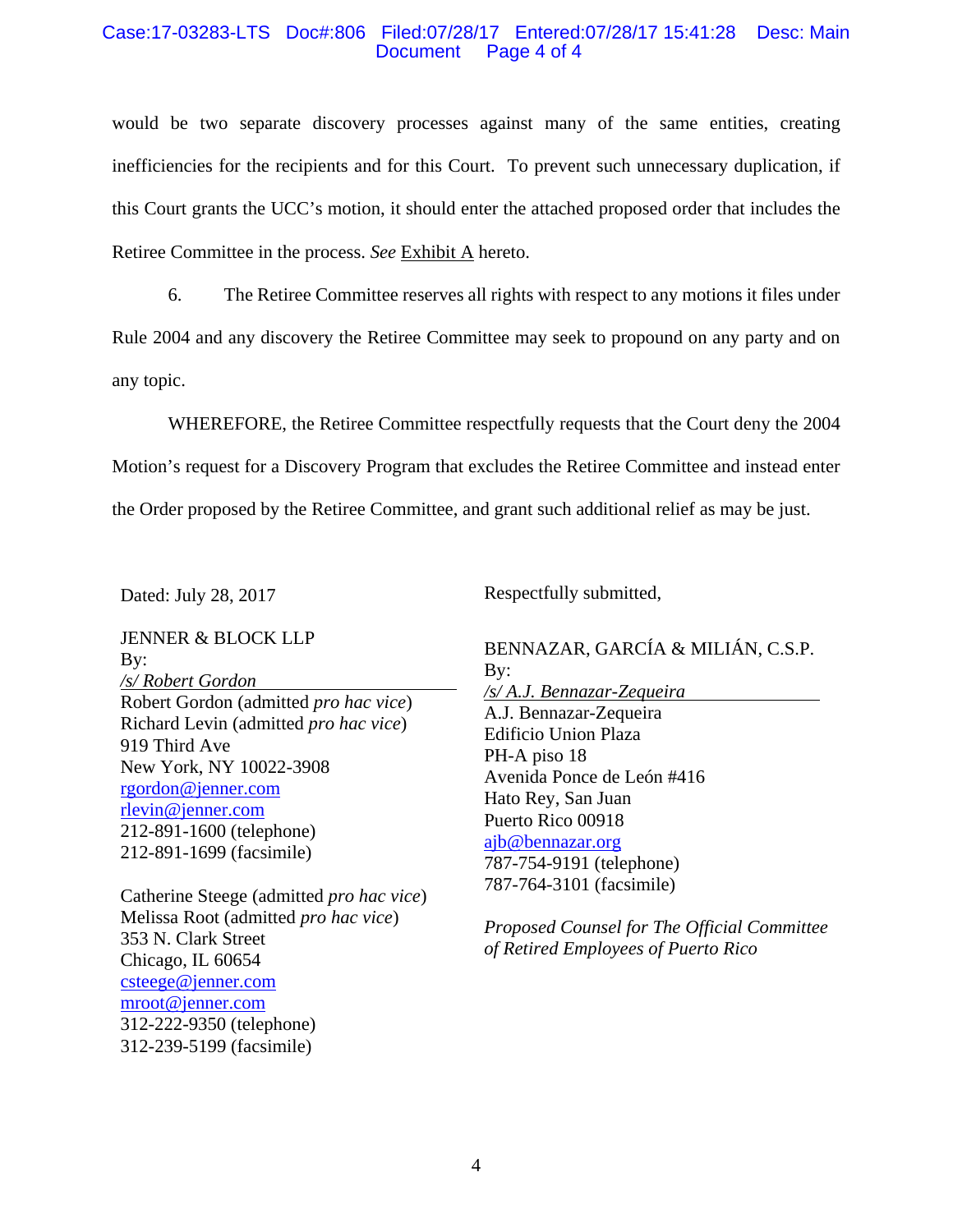Case:17-03283-LTS Doc#:806-1 Filed:07/28/17 Entered:07/28/17 15:41:28 Desc: Exhibit Proposed Order Page 1 of 3

# *Exhibit A*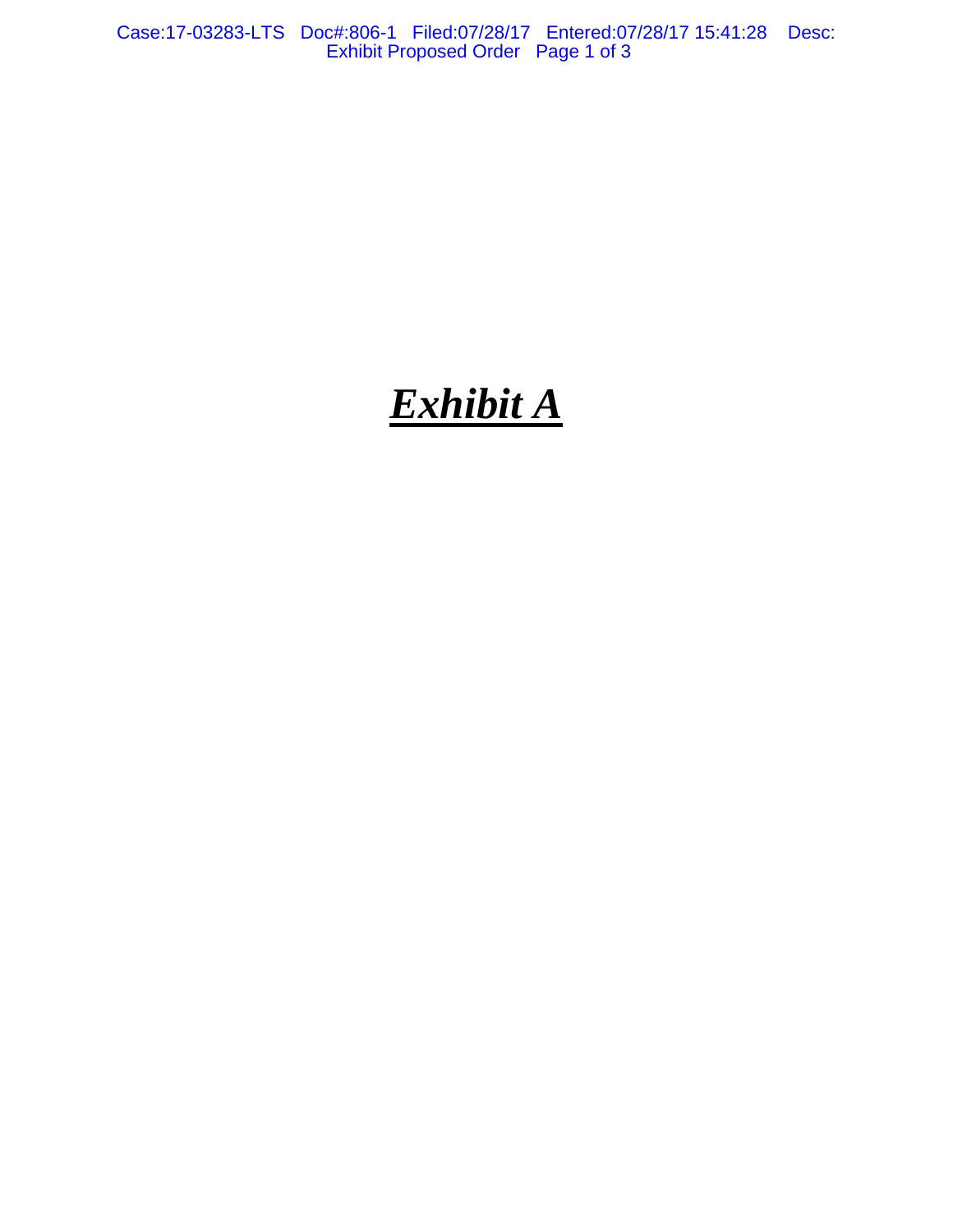# **IN THE UNITED STATES DISTRICT COURT FOR THE DISTRICT OF PUERTO RICO**

In re:

 $\overline{a}$ 

THE FINANCIAL OVERSIGHT AND MANAGEMENT BOARD FOR PUERTO RICO,

as representative of

PROMESA Title III

No. 17 BK 3283-LTS

THE COMMONWEALTH OF PUERTO RICO, *et al.*

Debtors.<sup>1</sup>

(Jointly Administered)

# **ORDER AUTHORIZING DISCOVERY PROGRAM WITH RESPECT TO CERTAIN CAUSES OF PUERTO RICO FINANCIAL CRISIS**

Upon consideration of the *Motion of Official Committee of Unsecured Creditors for Entry of Order, Under Bankruptcy Rule 2004, Authorizing Discovery Program With Respect to Certain*  Causes of Puerto Rico Financial Crisis (the "Motion"),<sup>2</sup> and the exhibits attached thereto, the Court hereby FINDS AND DETERMINES that (i) the Court has jurisdiction to consider the Motion and the relief requested therein pursuant to PROMESA section 310; (ii) venue is proper before this Court pursuant to PROMESA section 307(a); (iii) due and proper notice of the Motion has been provided under the particular circumstances and no other or further notice need be provided; (iv) upon the Objection to the Motion filed by the Official Committee of Retired

<sup>&</sup>lt;sup>1</sup> The Debtors in these jointly-administered PROMESA title III cases (these "Title III Cases"), along with each Debtor's respective title III case number listed as a bankruptcy case number due to software limitations and the last four (4) digits of each Debtor's federal tax identification number, as applicable, are: (i) Commonwealth of Puerto Rico (Bankruptcy Case No. 17 BK 3283-LTS) (Last Four Digits of Federal Tax ID: 3481); (ii) Puerto Rico Sales Tax Financing Corporation (Bankruptcy Case No. 17 BK 3284) (Last Four Digits of Federal Tax ID: 8474); (iii) Puerto Rico Highways and Transportation Authority (Bankruptcy Case No. 17 BK 3567-LTS) (Last Four Digits of Federal Tax ID: 3808); and (iv) Employees Retirement System of the Government of the Commonwealth of Puerto Rico (Bankruptcy Case No. 17 BK 3566-LTS) (Last Four Digits of Federal Tax ID: 9686).

<sup>&</sup>lt;sup>2</sup> Capitalized terms not defined herein shall have the meanings ascribed to them in the Motion.